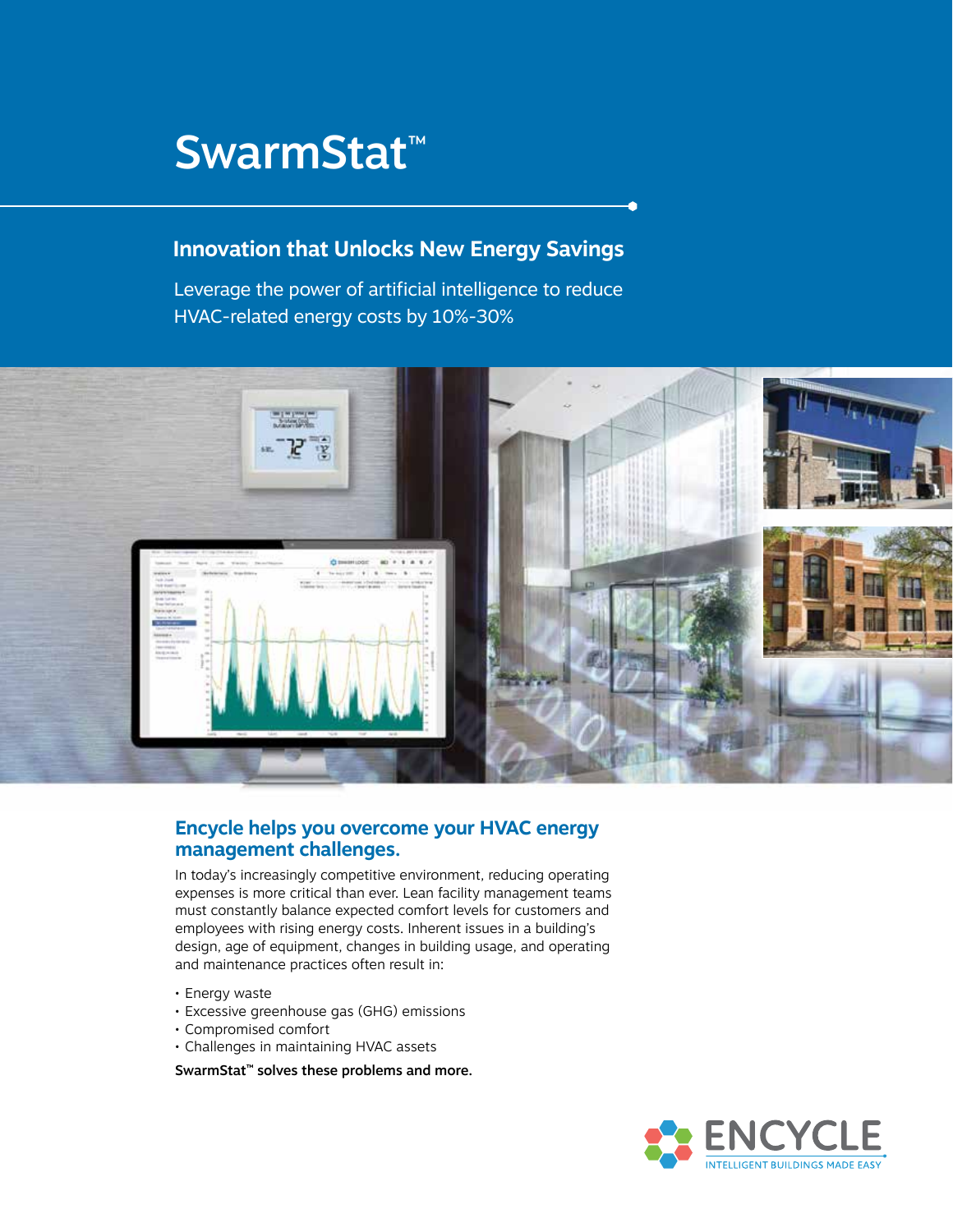### **SwarmStat™ enables proven and advanced energy-saving capabilities using smart thermostats**

Encycle's SwarmStat™ brings the power of our unique data-driven Swarm Logic® technology to customers through compatible smart thermostats, making it easy to achieve new levels of energy efficiency.

The multi-patented cloud-based software uses smart thermostats to collect HVAC asset and building operational data, sending it to the cloud where Swarm Logic uses artificial intelligence (AI) to determine optimal HVAC control decisions.

Swarm Portal™, Encycle's web-based reporting and analytics platform, provides intuitive insights into Swarm Logic performance, energy savings, and the health and operations of your HVAC assets.

Commercial and industrial enterprises across North America rely on Swarm Logic to significantly lower electric costs, maximize efficiency, and reduce environmental impact. **All this with a payback period of a few months.**



## **SwarmStat consists of:**

1 Swarm Logic<sup>®</sup> software technology

2 Swarm Portal™ analytics and reporting platform

3 Compatible smart thermostats

## **Tangible results that embrace continuous commissioning practices**

A growing number of companies are adopting continuous commissioning practices to improve building efficiency and comfort. Compared to building commissioning and retro-commissioning that center around "one-time" optimizing events, continuous commissioning aims to keep buildings operating at peak efficiencies. The challenge is that most commissioning efforts typically require significant time commitments and expertise.

Swarm Logic enables customers to overcome these time and expertise barriers. **Using real-time analysis of energy-related data collected every five minutes, Swarm Logic autonomously delivers on the promise of continuous commissioning**. Swarm Logic combines the power of IoT and patented artificial intelligence to create custom operational decisions that maximize energy savings across your entire portfolio of buildings.

By embracing continuous commissioning practices, Swarm Logic delivers annual energy savings as high as 20% while avoiding the need to call in expert resources.

## **Transforming energy management**

Swarm Logic HVAC energy management technology uses AI to deliver significant reductions in HVACrelated kW, kWh, and  $CO<sub>2</sub>$ . Swarm Logic operates in the background 24/7/365, requiring no human interaction. As thermal loads in the building vary in response to factors such as changing outdoor temperatures and occupancy levels, Swarm Logic continuously updates HVAC equipment control decisions to optimize energy efficiency and occupant comfort.

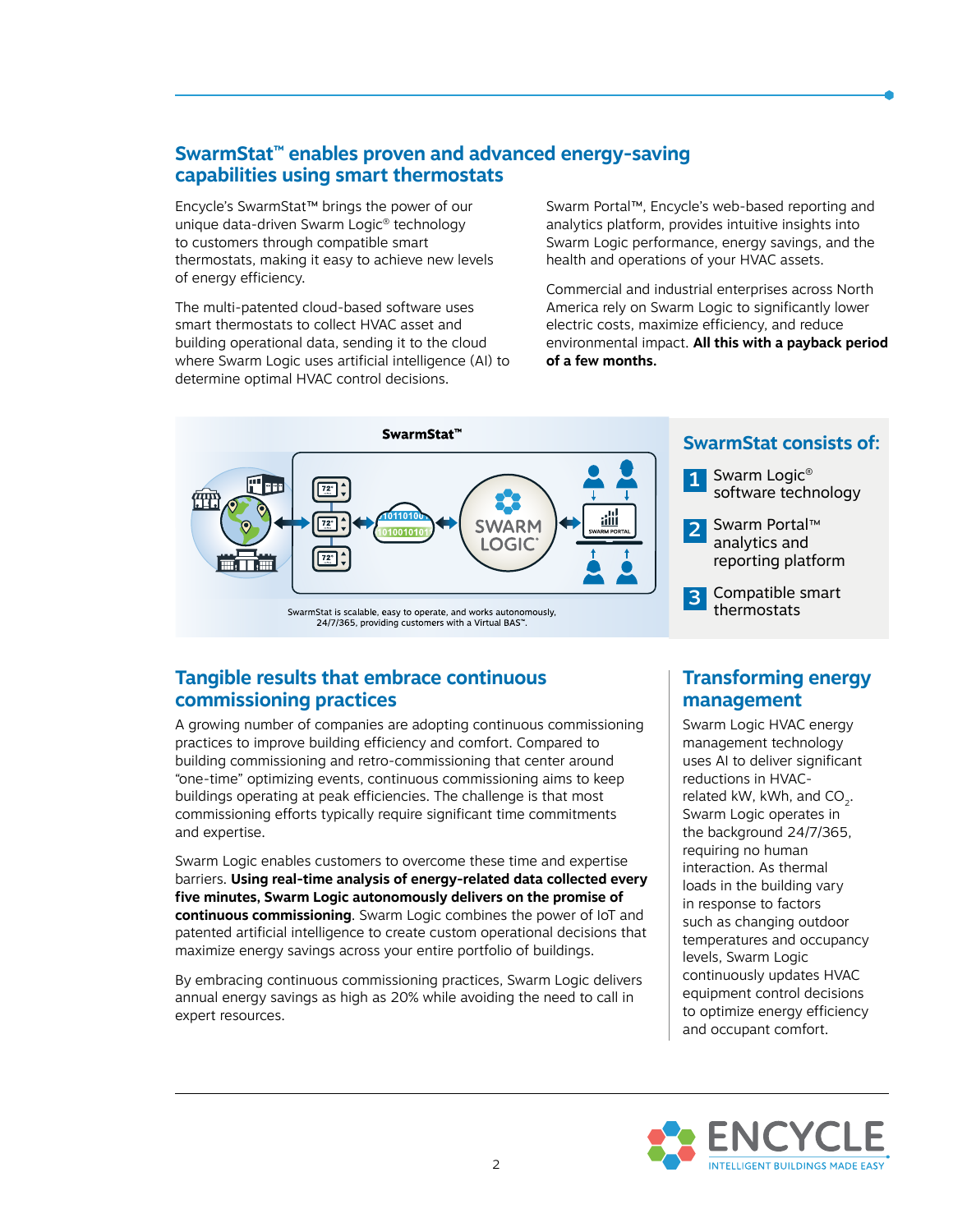## **Encycle SwarmStat benefits**

SwarmStat is a simple-to-install and economical energy management solution that adds a new suite of capabilities to smart thermostats:



 Dramatically reduces energy costs without impacting comfort



**Easily manage setpoints and group** scheduling remotely



 Easy-to-understand energy and HVAC unit operational reporting and analytics that shift maintenance activities from reactive to proactive



 SwarmStat supports your sustainability goals by reducing GHG emissions



 24/7/365 multiple user access with role-based security and permissions



 Hands-free, autonomous operation frees your facility operations team to focus on other priorities



Fast and easy to install (typically done in a day)



 Supports demand response programs to unlock additional revenue (OpenADR 2.0 and CPower Link)



 SwarmStat works with several manufacturers' smart thermostats

#### **What do you need for connectivity?**

To realize the benefits of Encycle's Swarm Logic energy optimization technology, you will need:

- Smart thermostats compatible with SwarmStat
- Wi-Fi and internet connection
- Thermostats registered for use with SwarmStat

#### **Swarm Portal provides energy and HVAC operational reporting and analytics.**

|                                                                                                                                         | <u>In the second company of the company of the company of the company of the company of the company of the company of the company of the company of the company of the company of the company of the company of the company of t</u> |                                                                                                | and several starts   |                |                        |                |          |               |          |  |
|-----------------------------------------------------------------------------------------------------------------------------------------|--------------------------------------------------------------------------------------------------------------------------------------------------------------------------------------------------------------------------------------|------------------------------------------------------------------------------------------------|----------------------|----------------|------------------------|----------------|----------|---------------|----------|--|
| cars.                                                                                                                                   |                                                                                                                                                                                                                                      |                                                                                                | <b>SAVING ATTACK</b> |                | a a                    |                |          |               |          |  |
|                                                                                                                                         | commenced in the process commence in the co-                                                                                                                                                                                         |                                                                                                |                      |                |                        |                |          |               |          |  |
|                                                                                                                                         |                                                                                                                                                                                                                                      |                                                                                                |                      |                |                        | <b>COLAMON</b> |          |               |          |  |
| against transmission blood in the particular of track and com-                                                                          | <b>ATRACTES</b><br>×<br>and the processes are and offered the control and                                                                                                                                                            | comment of the state                                                                           |                      |                |                        |                |          |               |          |  |
| ---                                                                                                                                     | and County, State                                                                                                                                                                                                                    |                                                                                                |                      |                |                        |                |          |               |          |  |
| <b>Southern Title </b>                                                                                                                  | <b>CONTRACTOR</b><br><b>Inter Trace: Terminal</b>                                                                                                                                                                                    |                                                                                                |                      |                |                        | ٠              |          |               |          |  |
|                                                                                                                                         | the charge day of the local                                                                                                                                                                                                          |                                                                                                |                      |                |                        |                | $\equiv$ | $\rightarrow$ |          |  |
| --                                                                                                                                      |                                                                                                                                                                                                                                      |                                                                                                |                      |                |                        |                |          |               |          |  |
|                                                                                                                                         | with County Charles                                                                                                                                                                                                                  | ×                                                                                              |                      |                |                        |                |          |               |          |  |
|                                                                                                                                         |                                                                                                                                                                                                                                      |                                                                                                |                      |                |                        |                |          |               |          |  |
|                                                                                                                                         | <b>Mary Course, Inc.</b>                                                                                                                                                                                                             |                                                                                                |                      |                |                        |                |          |               |          |  |
| --                                                                                                                                      | <b><i><u><u>AAAAA</u> SA</u></i></b>                                                                                                                                                                                                 |                                                                                                |                      | $\rightarrow$  | <b>SILLER</b><br>T     | ٠              |          |               |          |  |
|                                                                                                                                         | ---<br><b>Handbook</b> Him                                                                                                                                                                                                           |                                                                                                |                      |                |                        |                |          |               |          |  |
|                                                                                                                                         | <b>ACCEPTED</b><br>contact Algem, 1944                                                                                                                                                                                               |                                                                                                |                      |                |                        |                |          |               |          |  |
| the property of the company's property and<br>and start from the China                                                                  |                                                                                                                                                                                                                                      |                                                                                                |                      |                |                        |                |          |               |          |  |
| and the same of the company's<br>hands or stand three in all. Joseph Fane, Jack                                                         |                                                                                                                                                                                                                                      |                                                                                                |                      | $\overline{a}$ |                        |                |          |               |          |  |
| and the country that the country funds                                                                                                  |                                                                                                                                                                                                                                      | and the first control of the first series and the control of the control of the control of the |                      |                | <b>All Corporation</b> |                |          | ×<br>ъ.       | ÷<br>19. |  |
| and the department of the second company of the property of<br>The page is state opposite that it<br>THE R. P. LEWIS CO., LANSING MICH. | <b>TRANS DEALE</b>                                                                                                                                                                                                                   | 12000                                                                                          | ×                    |                |                        |                |          |               |          |  |
| Witness Police and Co. 25.<br>- バイアングラション アイランデル                                                                                        | <b>School Street</b>                                                                                                                                                                                                                 |                                                                                                |                      |                |                        |                |          |               |          |  |
| au bitrasa in<br>THE R. P. LEWIS CO., LANSING, MICH.                                                                                    |                                                                                                                                                                                                                                      | and the company of                                                                             |                      |                |                        |                |          |               |          |  |
| ---<br><b>STERN BURGHAM</b>                                                                                                             |                                                                                                                                                                                                                                      | <b>A CARD AND STARTS</b>                                                                       | ÷                    |                |                        |                |          |               |          |  |
| Two determinants all<br><b>CONTRACTOR</b>                                                                                               | contact there the                                                                                                                                                                                                                    | ----------                                                                                     |                      |                |                        |                |          |               |          |  |
| <b>STANDARD COMPANY</b>                                                                                                                 | ---<br><b>CALL CALL A</b>                                                                                                                                                                                                            |                                                                                                |                      |                |                        |                |          |               |          |  |

Comfort report



Schedule edit



Site energy use